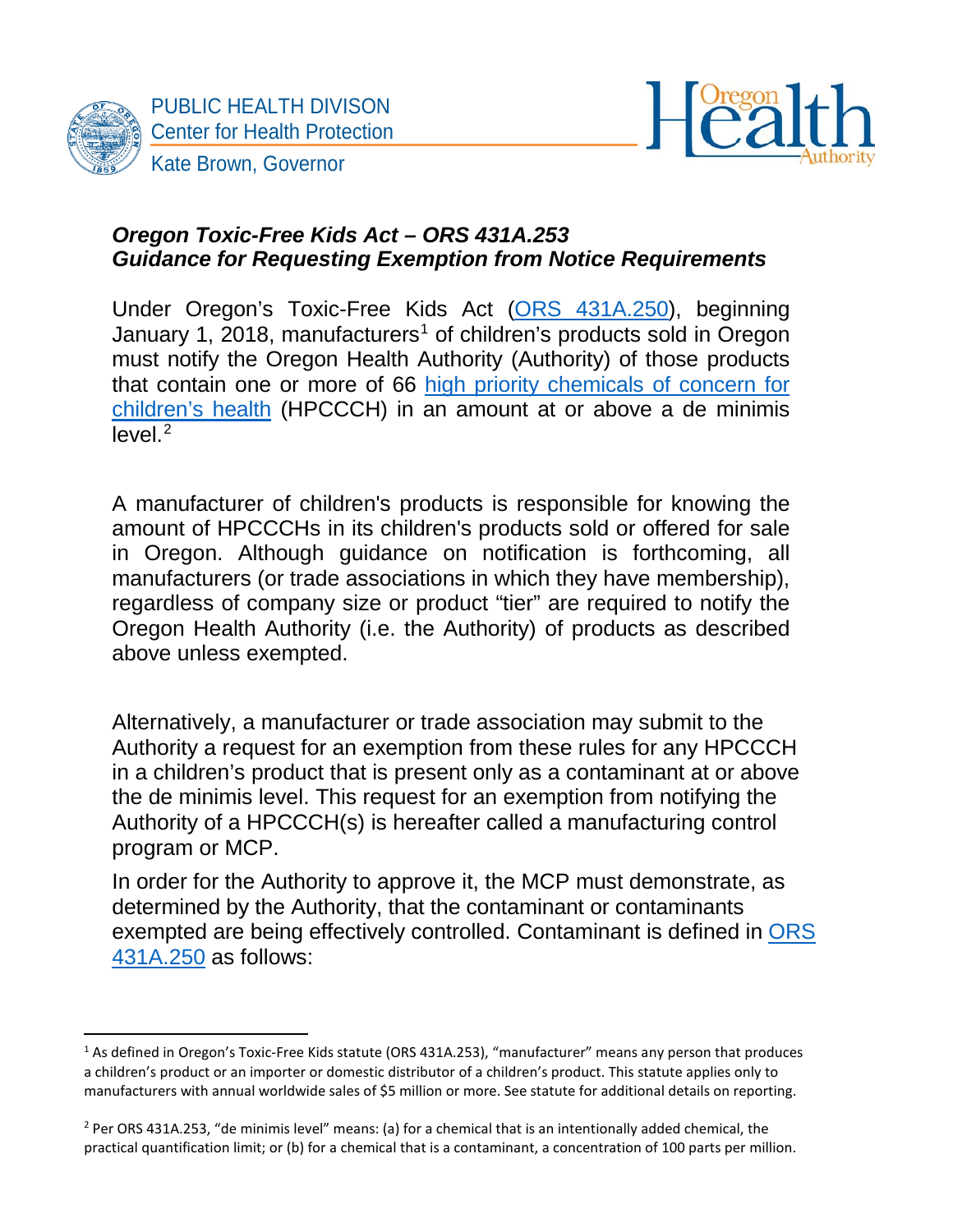"Contaminant" means trace amounts of chemicals that are incidental to manufacturing. They serve no intended function in the product component. They can include, but are not limited to, unintended by-products of chemical reactions during the manufacture of the product component, trace impurities in feedstock, incompletely reacted chemical mixtures, and degradation products.

A request to the Authority for exemption from notification rules [\(OAR](http://public.health.oregon.gov/HealthyEnvironments/HealthyNeighborhoods/ToxicSubstances/Documents/OAR%20333-016%20FINAL%20text%2012-01-16.pdf)  333-016-2060 - [Notification Requirements\)](http://public.health.oregon.gov/HealthyEnvironments/HealthyNeighborhoods/ToxicSubstances/Documents/OAR%20333-016%20FINAL%20text%2012-01-16.pdf) is only available for HPCCCH present as contaminant(s) at or above the de minimis level (100 parts per million, or 0.01% by weight).

Manufacturers must notify the Authority of HPCCCH that are *intentionally added* during a manufacturing process of a product, per ORS 431A.250.

The purpose of this guidance is to clarify the elements of an MCP the Authority will look for when evaluating an exemption request. This guidance expands on rules issued by the Authority on February 1, 2017. [See OAR 333-016-2070 - [Exemptions from Notice](http://public.health.oregon.gov/HealthyEnvironments/HealthyNeighborhoods/ToxicSubstances/Documents/OAR%20333-016%20FINAL%20text%2012-01-16.pdf)  [Requirement.\]](http://public.health.oregon.gov/HealthyEnvironments/HealthyNeighborhoods/ToxicSubstances/Documents/OAR%20333-016%20FINAL%20text%2012-01-16.pdf)

A single MCP may be submitted for multiple contaminants, if appropriate. If a single MCP is used for multiple contaminants, the MCP should specify how each contaminant is to be controlled.

Given the variability in products and manufacturing processes, there is no "one size fits all" example of a MCP. The Authority may, in the future, determine that additional elements need to be added to this Guidance to ensure that contaminants are being controlled. Similarly, some elements may need to be updated as new and improved methods are developed. Any changes to MCP requirements that are in rule would take place through a formal rule-making process.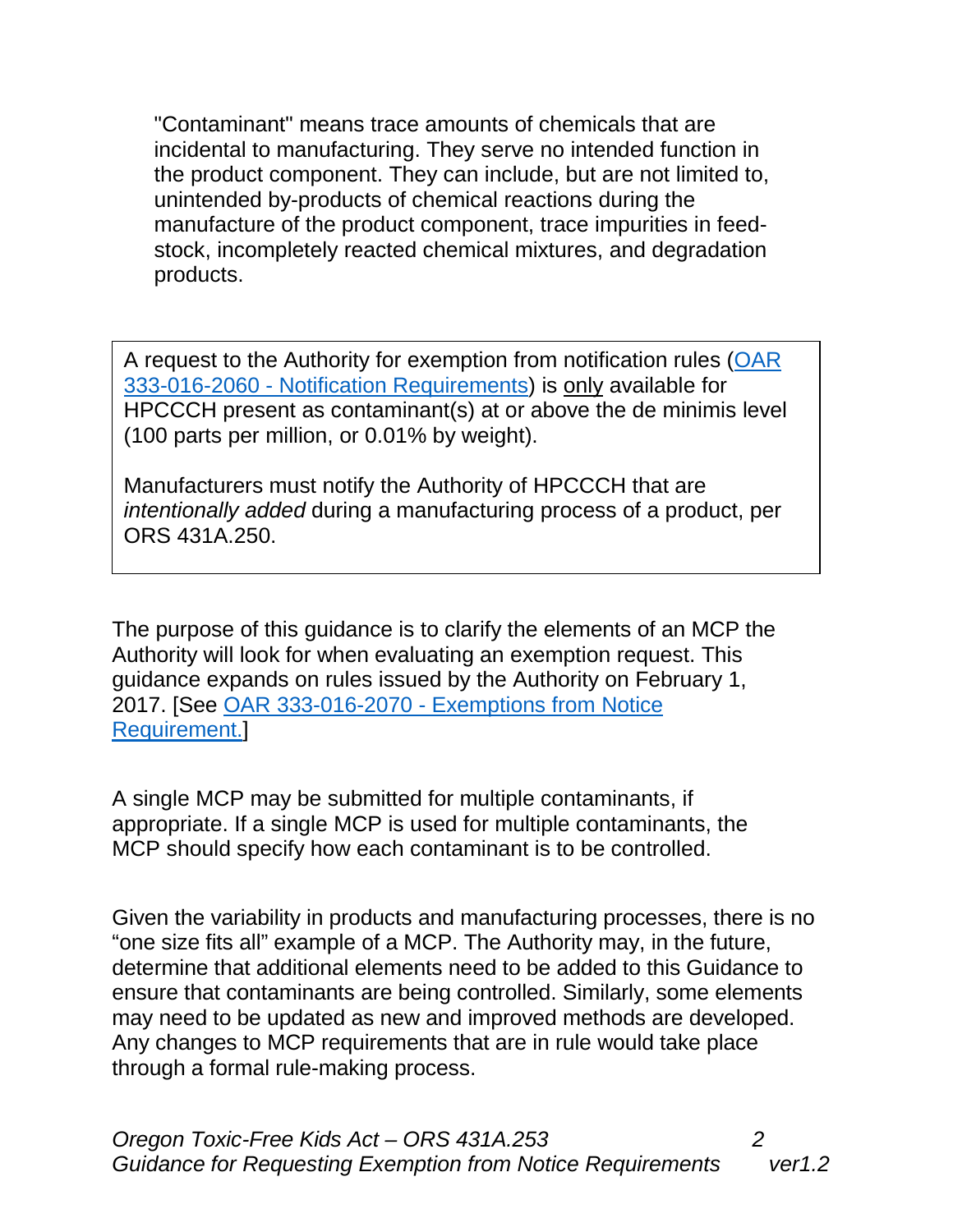Successful MCPs will include responses to the following items (in bold):

## **1. Manufacturer Name, Mailing Address, Contact Information (email/direct phone)**

If the MCP is being submitted by a trade association on behalf of a manufacturer, the name, address and contact information of the trade association needs to be included as part of the MCP.

A list of manufacturers, on whose behalf the trade association is submitting the MCP, must be identified in the application. [The name and contact information of a representative of each manufacturer must be included as well.]

## **2. Confidential Business Records and Trade Secrets**

Does the manufacturer believe that any information being submitted in the MCP is a trade secret?

If so, the initial occurrence of that information must be marked "confidential – trade secret." For information on how the Authority assesses such information, see [OAR 333-016-2070.](https://public.health.oregon.gov/HealthyEnvironments/HealthyNeighborhoods/ToxicSubstances/Documents/OAR%20333-016%20FINAL%20text%2012-01-16.pdf)

# **3. Specify the HPCCCHs covered by the MCP.**

Specify one or more chemicals from OHA's [HPCCCH list](http://public.health.oregon.gov/HealthyEnvironments/HealthyNeighborhoods/ToxicSubstances/Pages/childrens-chemicals-of-concern.aspx) that are being covered by the MCP. Be sure to include both the chemical's name and CAS number.

An MCP may cover multiple HPCCCH chemicals; however, each HPCCCH chemical addressed in the MCP must be identified by chemical name and CAS number.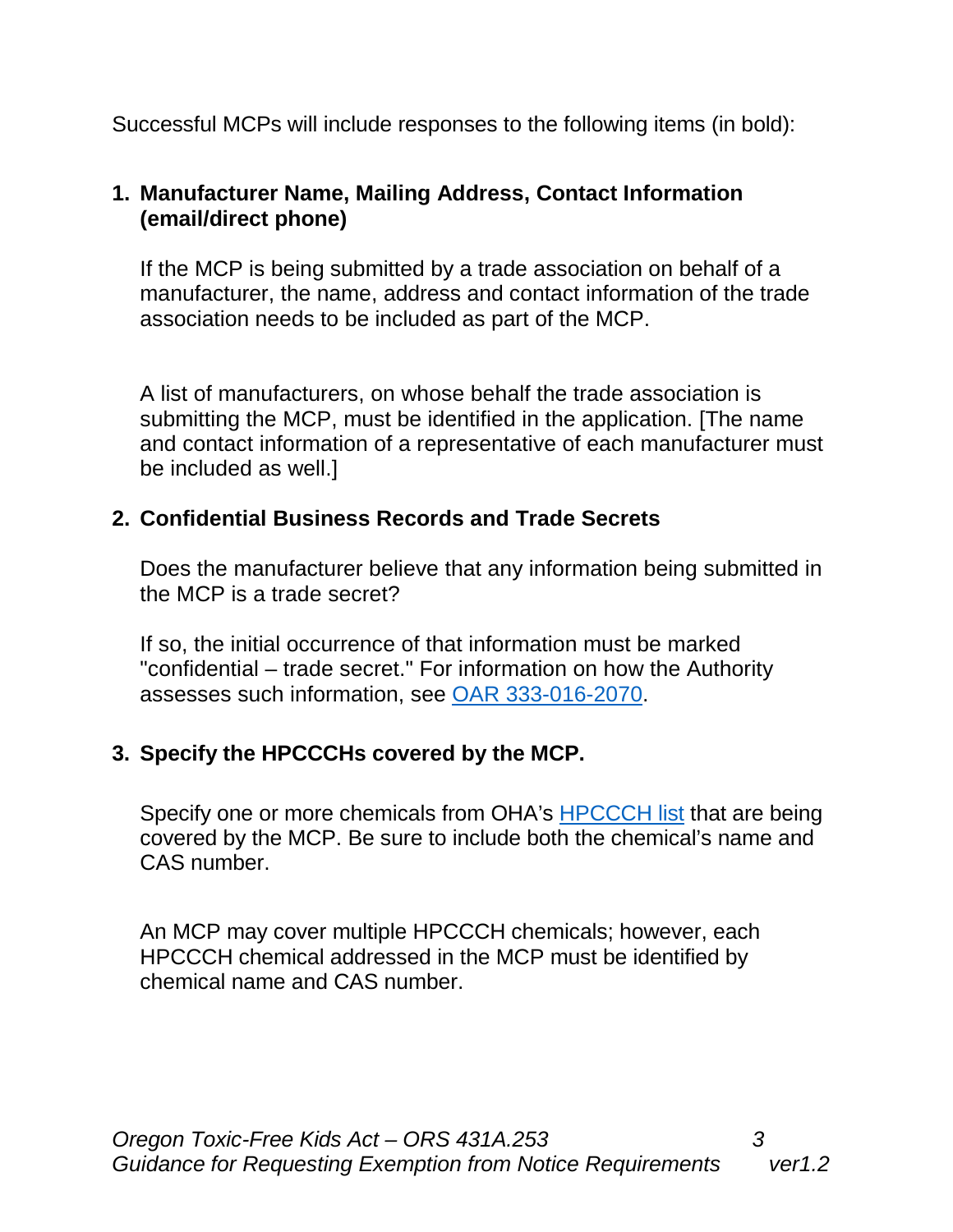**4. Provide a description of the product(s) covered by the MCP? Include a description of how and when in the process the HPCCCH(s) is generated.** 

The MCP must include the [GS1 Brick level](http://www.gs1.org/how-gpc-works) (i.e. Global Trade Item Number) designation of a product) in addition to providing sufficient detail to describe the final formulated product. Include, in detail, how and when in the manufacturing/formulation process the HPCCCH is generated.

If the HPCCCH is generated during production of feedstock (i.e., any bulk raw material), the applicant may obtain a declaration or certificate of analysis from the feedstock supplier identifying the maximum concentration of the HPCCCH in the feedstock (see Section 6 for example calculations).

### **5. As stated in OAR 333-016-2070, indicate which of the following categories the MCP is being structured around. [More than one may be chosen, if appropriate.]**

- (a)Manufacturing processes, e.g. polymerization of plastic resin, injection-molding of plastic, pad-transfer printing, silk screening;
- (b)Materials or group of materials, e.g. multiple styrenic plastics;
- (c)Component parts; or
- (d)Finished products, e.g., children's personal care product containing siloxanes, children's clothing with perfluorinated water repellent coating.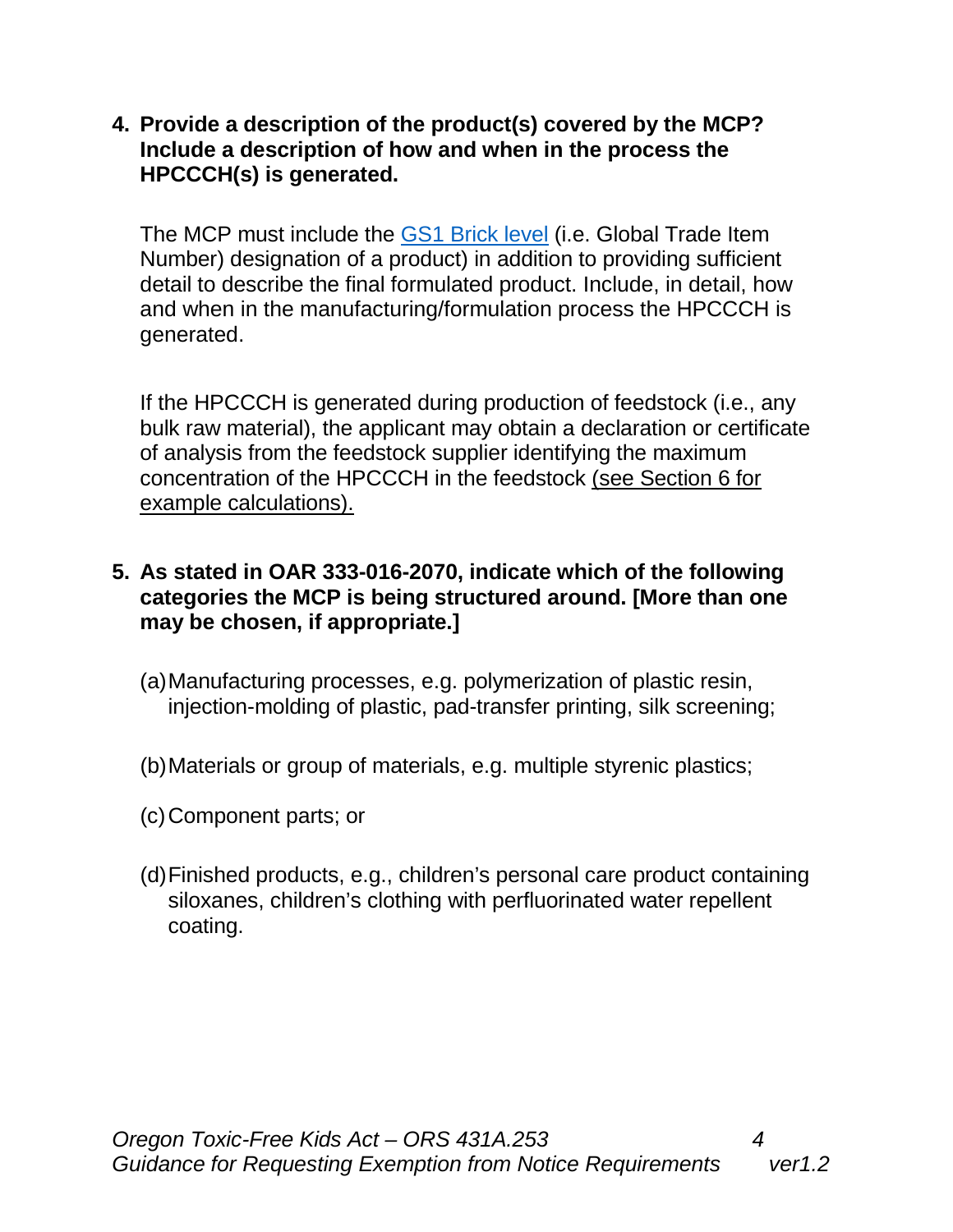**6. Provide a description of the mechanisms (category, process, materials and control methods) covered by the MCP. If multiple categories, processes, material changes and/or methods are used to control a contaminant or multiple contaminants, describe each mechanism separately, identify the contaminant(s) being controlled by that mechanism, and quantify the degree of contaminant control.** 

Adequate substantiation should be provided to facilitate verification that contaminant control is taking place. Such substantiation can include the following:

- (a) Report from an accredited laboratory demonstrating that instituted control measures are able to reduce the contaminant to de minimis levels;
- (b) Supplier declaration confirming that a manufacturing process associated with contaminant generation is not being used;
- (c) Supplier's certificates of analysis documenting maximum levels of contaminant (note: if you have multiple suppliers, a declaration should be provided for each supplier).

### Example calculations appear below:

200 ppm 1,4-Dioxane in surfactant feedstock (i.e., 0.02%) used in children's baby shampoo: 0.02% x 50% ethoxylated surfactant in shampoo = 0.01% 1,4-dioxane in shampoo (i.e., 100 ppm)

160 ppm Cadmium in metal component of a child's metal and plastic bracelet: 160 mg cadmium/kg metal component x 0.030 kg metal component/0.040 kg on bracelet = 120 mg cadmium/kg bracelet =  $0.012\%$ or 120 ppm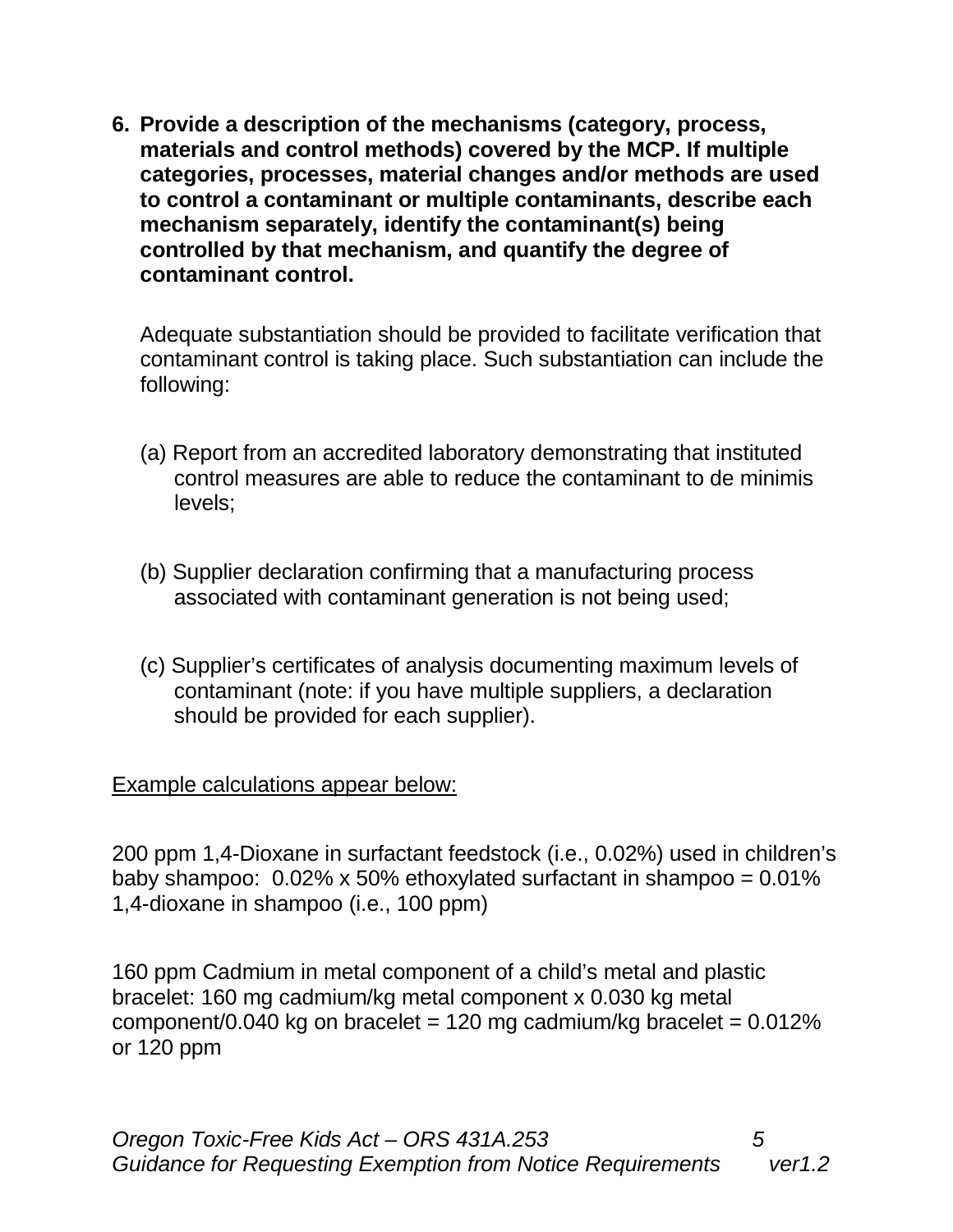#### **7. What generally recognized industry best manufacturing practice(s) and processes(s) for the control of a HPCCCH does the MCP meet?**

At a minimum, a reasonable MCP includes those methods and procedures required to comply with federal regulations for children's products. This may include recognized industry best manufacturing practices, including (but not limited to):

• International Standards Organization (ISO) Requirements (Specify ISO number)

Demonstrate how the ISO certification held by the manufacturer or supplier is controlling the contaminant in a component part or in the finished children's product.

- American Society for Testing and Materials (ASTM) standards, or other widely established certification or standards programs;
- Established certification or standards for product manufacturing [Specify what programs are used and how they control the specific contaminant(s)]
	- o Sony Corporations Green Partners Standards
	- o European ROHS (Restriction of Hazardous Substances in Electronic Parts)
	- $O$  EN 71
	- o FDA approved food contact material
	- o Responsible Care Management System® and (RCMS®) and RC14001® Technical Specifications
	- o Other Identify the certification or standard and how it applies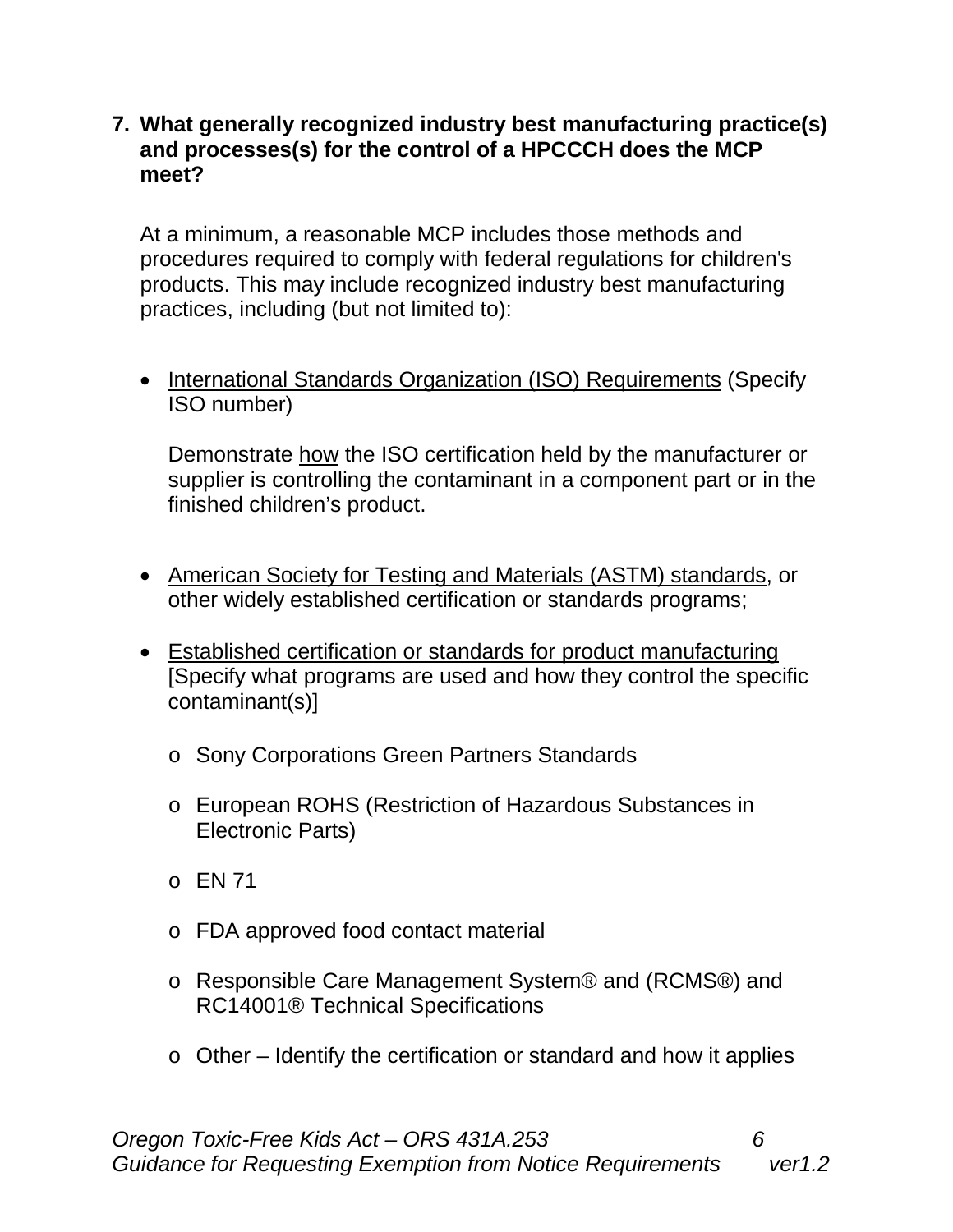## Alternative Methodology

[Should be described in detail.] MCPs may include proven alternative methodologies. To be acceptable, alternate methodologies must allow the applicant to demonstrate BOTH of the following:

- (a) The methodology controls the contaminant to the lowest practicable levels in the finished children's product; and
- (b) The alternative methodology is as effective (or more effective) at controlling the contaminant(s) than the standards listed above.

Note: Just stating that a particular process, practice or procedure is to be used is insufficient. Successful applications will show how the process or procedure listed controls a HPCCCH(s) present in the product as a contaminant at or above the de minimis level.

- **8. Document and describe whether the manufacturing control practices or processes provided in #7 (above) include any of the following:**
	- Procedures to ensure the quality and purity of feedstock, whether raw or recycled;
	- Contract specifications (for example, material purity, drying and curing times) for manufacturing process parameters when relevant to the presence of high priority chemicals in the finished children's product components;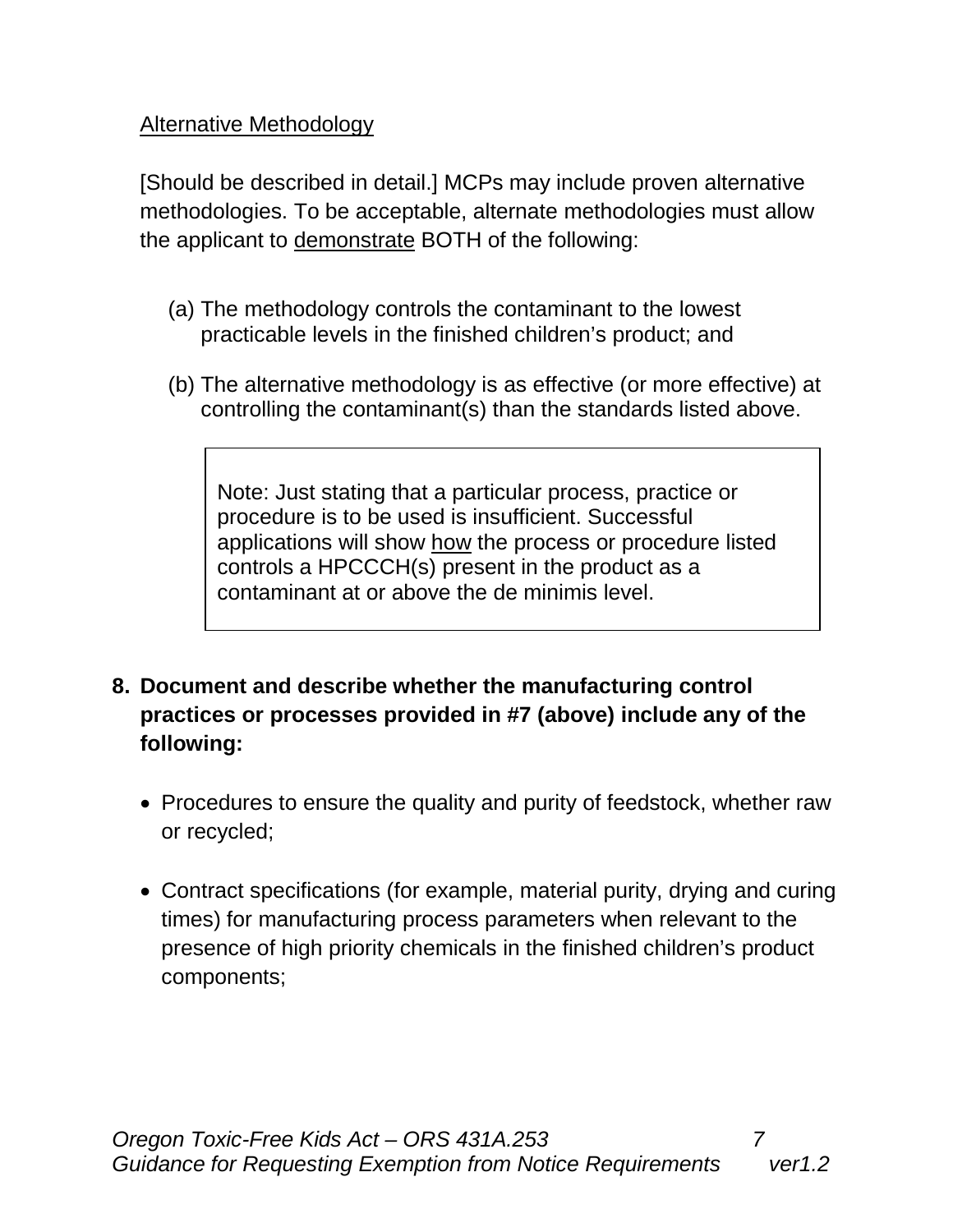- Periodic<sup>[3](#page-7-0)</sup> testing for the presence and amount of HPCCCHs in the finished children's product, including documentation of how tests were conducted and applicable lab results from an accredited third party laboratory;
- Procedures and approaches to audit the methods used by contractors or suppliers to control HPCCCPs present as contaminants in a children's product;
- Education and outreach to members of a supply chain about the importance to the manufacturer of controlling the amount of HPCCCH in supplied materials through activities such as discussions with suppliers, oral presentations, written materials or webinars.

# Submitting Exemption Requests to the Authority & Subsequent Steps

- Information on fee payment and how to submit Exemption Requests is available at [healthoregon.org/toxicfreekids.](http://public.health.oregon.gov/HealthyEnvironments/HealthyNeighborhoods/ToxicSubstances/Pages/Toxic-Free-Kids.aspx) The submitting party (manufacturer or trade association) should be listed on each page of the MCP submitted.
- Per HB [5027](https://olis.leg.state.or.us/liz/2017R1/Downloads/MeasureDocument/HB5027/Enrolled) (signed into law on July 3, 2017), a non-refundable fee of \$1,500 must be made to the Authority for each Exemption Request/MCP submitted. In addition, the cost to the submitting party for review of the MCP is \$200 per hour.
- See Form and Procedure for [Requesting](http://www.oregon.gov/oha/PH/HEALTHYENVIRONMENTS/HEALTHYNEIGHBORHOODS/TOXICSUBSTANCES/Documents/TFK-Exemption-Request-Form-Procedure.pdf) Exemption from Notice [Requirements](http://www.oregon.gov/oha/PH/HEALTHYENVIRONMENTS/HEALTHYNEIGHBORHOODS/TOXICSUBSTANCES/Documents/TFK-Exemption-Request-Form-Procedure.pdf) at healthoregon.org/toxicfreekids (under 'Requirements for manufacturers') for additional details on submission and invoicing for review services.

 $\overline{a}$ 

<span id="page-7-0"></span> $3$  Here "periodic" is defined as any time when there is a question as to whether the contaminant(s) are present in a differing amount, or if the contaminant for which the MCP was submitted is still the same. Such testing may be appropriate, but shouldn't be limited to, occasions such as when feedstock or materials change, when a new supplier is contracted, or when a new batch of feedstock or materials is accepted.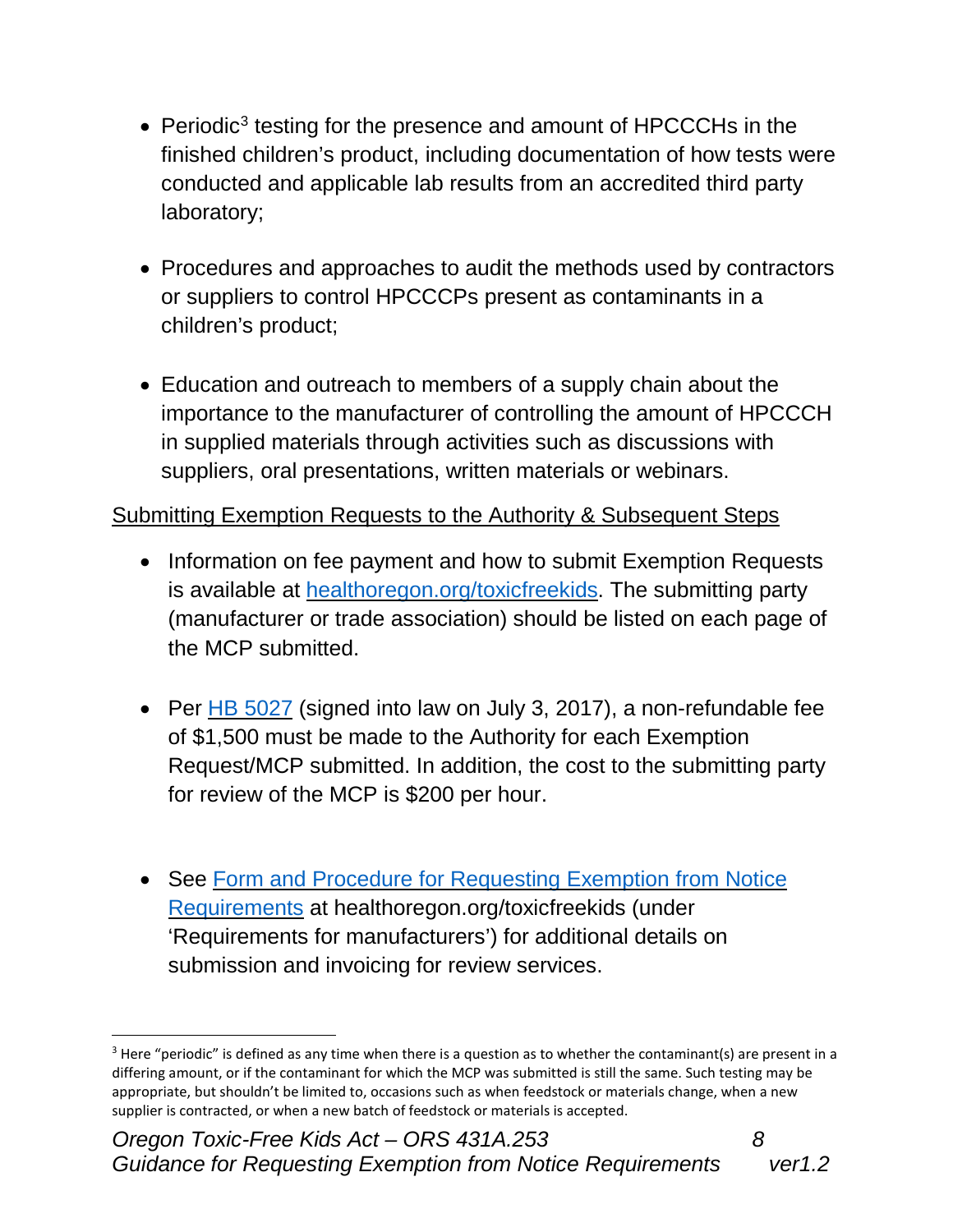• Amendments to MCPs made after January 1, 2018 can only be made by a manufacturer or trade association with an existing, approved MCP on file with OHA.

### Next steps:

Upon receipt of the exemption request (i.e. MCP and application form) and correct fees, the Authority will date stamp the request and, within three business days, acknowledge receipt of exemption request to the contact email address.

The exemption request will not be considered complete and won't be date-stamped unless the Authority receives appropriate fees, as listed above.

As stated in OAR 333-016-2070 - [Exemptions from Notice Requirement,](http://public.health.oregon.gov/HealthyEnvironments/HealthyNeighborhoods/ToxicSubstances/Documents/OAR%20333-016%20FINAL%20text%2012-01-16.pdf) once date stamped the Authority must approve or deny an exemption request within 180 calendar days.

- If the Authority does not approve or disapprove the exemption request within 180 days the MCP is deemed approved.
- If the Authority approves the MCP, the Authority will notify the manufacturer of the approval in writing.
- If an MCP is disapproved, the Authority will provide written notice to the manufacturer of the disapproval, and the reason for the disapproval.
- If the Authority disapproves an exemption request, the manufacturer may submit a revised exemption request for consideration within 180 days after the Authority's notice of disapproval.